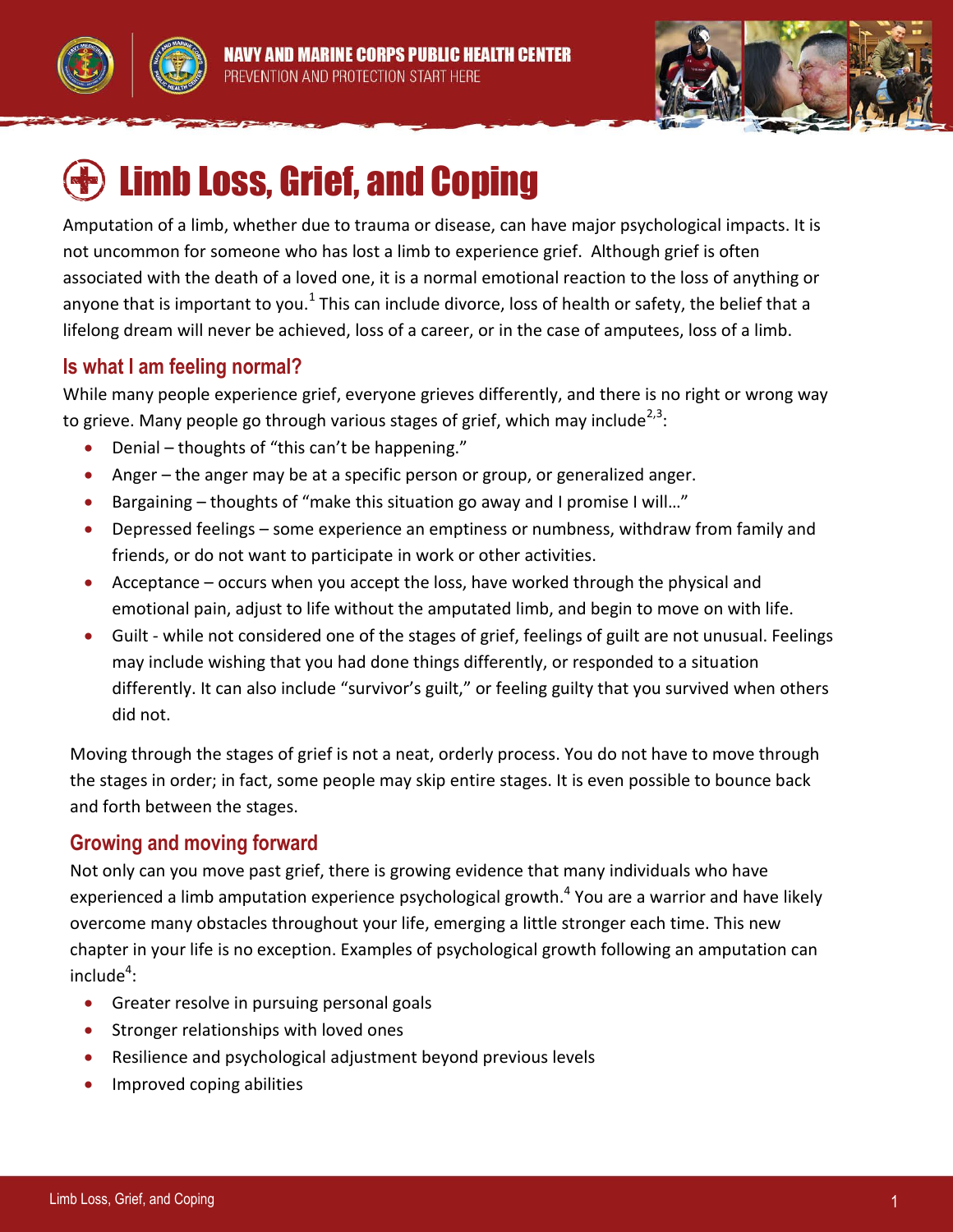





A more positive attitude towards life

#### **When will I be able to move forward?**

Much like everyone experiences grief differently, there is no set amount of time that the feelings will last. For some, it will take weeks or months for the grief to subside. Others may take years. The duration will depend on many factors including past experiences, culture, personality, and physical and psychological health prior to the injury. The time it takes to grieve is not an indicator of strength. Taking longer to come to terms with your amputation than someone else does not mean they are stronger than you.

#### **What is the difference between grief and depression?**

It is normal to have feelings of sadness, anger, or depressed mood after the loss of a limb, but there is a difference between grieving and clinical depression. Individuals who are grieving can still experience positive emotions such as peace and happiness. As the grieving process continues, there will be longer periods of positive emotions between the negative feelings. On the other hand, those who are suffering from depression have a difficult time feeling positive emotions at all.<sup>5</sup> Symptoms of major depression not explained by grief may include<sup>6</sup>:

- Constant thoughts of being worthless or hopeless
- Thoughts of death or suicide
- Loss of interest or pleasure in hobbies
- Intense guilt over things done or not done at the time of the injury
- Difficulty sleeping, waking early in the morning, or over-sleeping frequently
- **Extreme weight loss**

If you or someone you know is in immediate danger, call 911. If you or someone you know is contemplating suicide, seek assistance immediately by contacting the Military Crisis Line at 1-800- 273-8255. If you believe you are experiencing depression or would like to talk with someone about what you are going through, contact your healthcare provider or a member of the behavioral health team.

#### **Additional resources**

Regardless of where you are in your recovery process, there are resources available as you navigate this new phase of your life. Check out some of the resources below for tools, tips, and support:

- The Navy and Marine Corps Public Health Center's Psychological and Emotional Well-being for [WII page](http://www.med.navy.mil/sites/nmcphc/health-promotion/Pages/Wii-psych.aspx) offers additional information on loss and grief, as well as resilience, navigating stress, and suicide prevention.
- [Afterdeployment.com](http://afterdeployment.t2.health.mil/) has a multitude of wellness resources for the military community, including a library of information for those overcoming [physical injuries.](http://afterdeployment.t2.health.mil/topics-physical-injury)